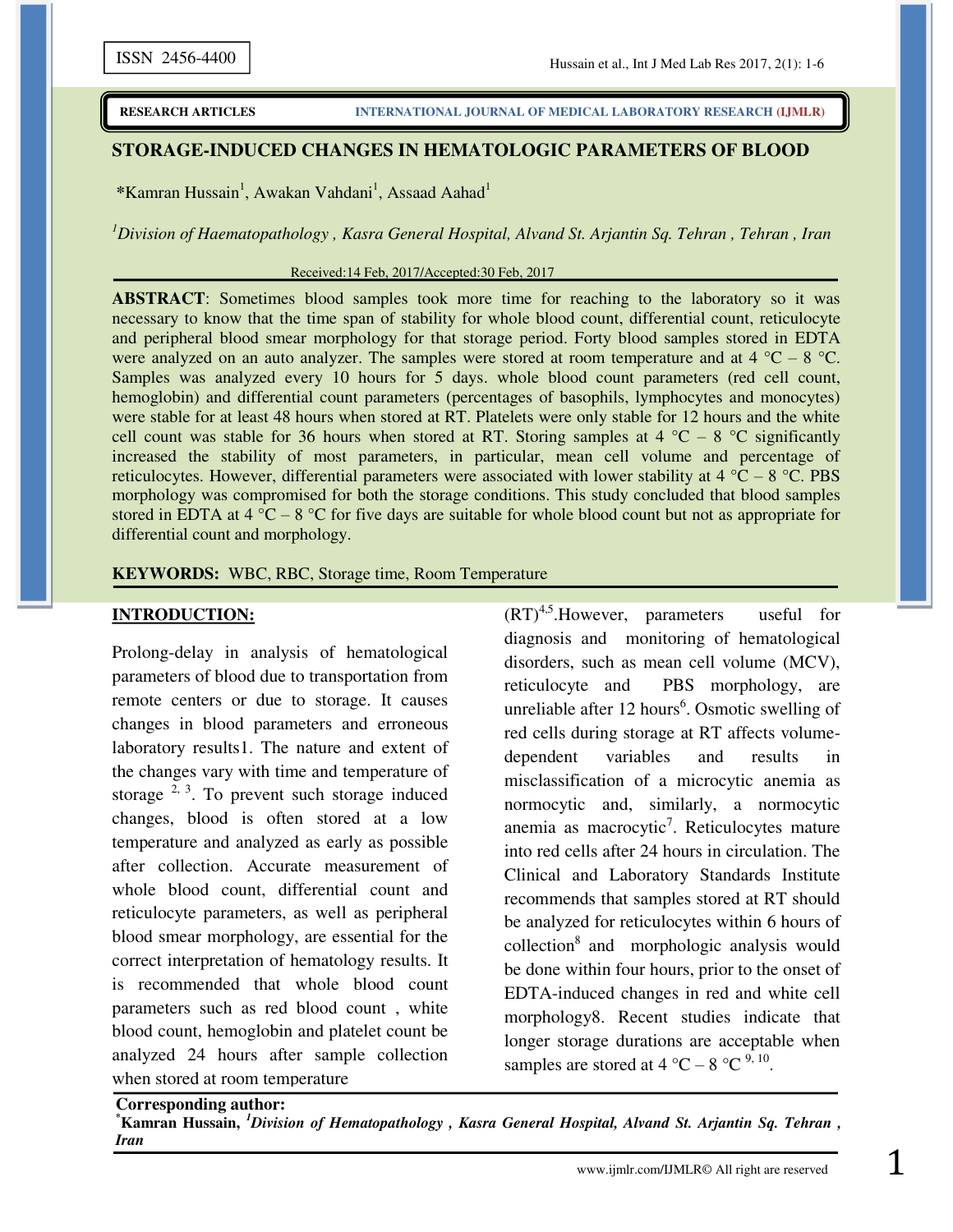However, information on stability beyond 72 hours is limited. The aim of this study was to evaluate the stability of the whole blood count, differential count, reticulocyte and PBS morphology during extended storage at RT

### **MATERIAL AND METHODS:**

This study was conducted at the Division of Haematopathology, Kasra General Hospital, Alvand St. Arjantin Sq. Tehran , Tehran , Iran in a routine diagnostic workups. The study associated with storage of blood at different temperatures and for different time-periods. 50 leftover blood samples of the patient population as well as normal population were taken. The samples collected in EDTA vials with adequate volume (> 4 mL) received within two hours of collection were included. Blood samples were evaluated for whole blood count, differential count and reticulocyte parameters. The parameters were analyzed with the laboratory's automated hematology analyzer  $11,12$ . The films were spread on the slide and stained by giemmsa staining for morphology. Samples were aliquot into two sets; one was stored at RT and other at  $4^{\circ}$ C –  $8^{\circ}$ C. Analyses of samples

and at  $4 \text{ }^{\circ}C - 8 \text{ }^{\circ}C$  in order to determine laboratory criteria for storage time and temperature for specimens referred for the work-up of hematological disorders from remote laboratories.

stored at RT and  $4^{\circ}$ C –  $8^{\circ}$ C were performed after 12, 24, 36, 48, 60 and 72 hours of storage. A manual differential count was performed on PBS of five samples stored at RT and at 4  $^{\circ}$ C – 8  $^{\circ}$ C. The PBS was first examined for the presence of EDTA-induced changes, including red cell spherocytes, echinocytes, sphero-echinocytes, increased rouleaux formation, degeneration of neutrophils and lobulation of lymphocyte nuclei, $^{10}$  because these changes preclude an accurate manual DIFF. Data were tabulated on Excel spreadsheets and analyzed using Statistical analysis were done using the software SPSS 20. The mean percentage difference from the value at time zero was calculated and tabulated. The changes in hematological parameters were analyzed with respect to the control (0-hour reading), in terms of storage time and storage temperature.

## **RESULTS:**

Most hematological parameters were stable up to 24 hours at 4  $°C$ . There were insignificant changes in Hemoglobin concentration and RBC count up to 48 hours, in blood stored at 4  $\degree$ C and 22  $\degree$ C (p > 0.05). Reticulocyte count, Total WBC Count, Absolute neutrophil count and Platelet count varied significantly after 48 hours in all samples ( $p \leq 0.001$ ). The common morphological changes in RBCs

were spiculation or crenation and excessive rouleaux formation. WBCs showed nuclear degeneration (karyolysis and karyorrhexis) and cellular swelling. Platelets were swollen in some samples. MCV, MCHC and Mean cell hemoglobin (MCH) were stable for at least 48 hours after collection when stored at RT and were shows more stability when stored at  $4-8$ °C. The hematocrit shows less effect by the storage temperature. The changes were more at higher temperatures and least when stored at 4-8 °C.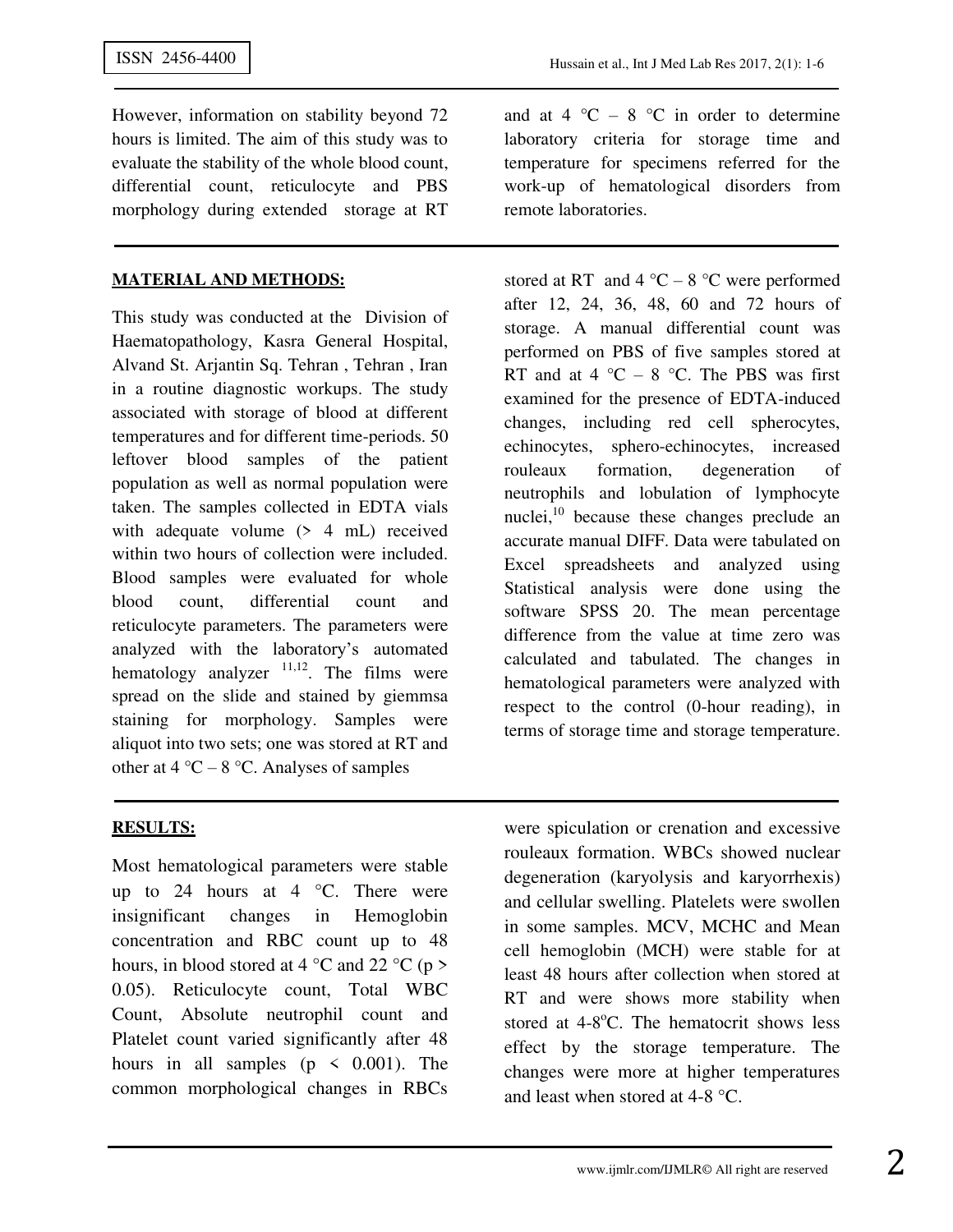

WBC White Blood Count 5-10\*10<sup>3</sup>/mm3 Differential WBC count:

■ Neu: Neutrophils 60–70% or 3,000–7,000/mm3( Active phagocytes; first to respond to inflammation or Infection)

- Eos: Eosinophil's 1–3% or 50–400/mm3 (Respond to allergic reaction and parasitic infestations)
- Bas: Basophils 0.3–0.5% or 25–200/mm3 (Respond to allergic and inflammatory reactions)
- Lym: Lymphocytes 20–30% or 1,000–4,000/mm3( Involved in immune reactions)

■ Mono: Monocytes 3–8% or 100–600/mm3( Active in disposing of foreign and waste material)

#### **Figure1. Changes in blood parameter at 4-8<sup>o</sup>C and room temperature**



■ PLT: platelet count in lakh/cumm

■ Reti:Reticulocyte count 1–1.5% of total (Number of immature RBCs in 1 mm3 of blood)

■ Hb: Hemoglobin (Hgb) 14–16.5 g/dL(Amount of hemoglobin in 100 mL (1 dL) of blood)

■ RBC: Red Blood Cell (RBC)4.2–5.4 million/mm3(Number of circulating RBCs per cubic millimeter of blood)

### **Figure2. Changes in blood parameter at 4-8<sup>o</sup>C and room temperature**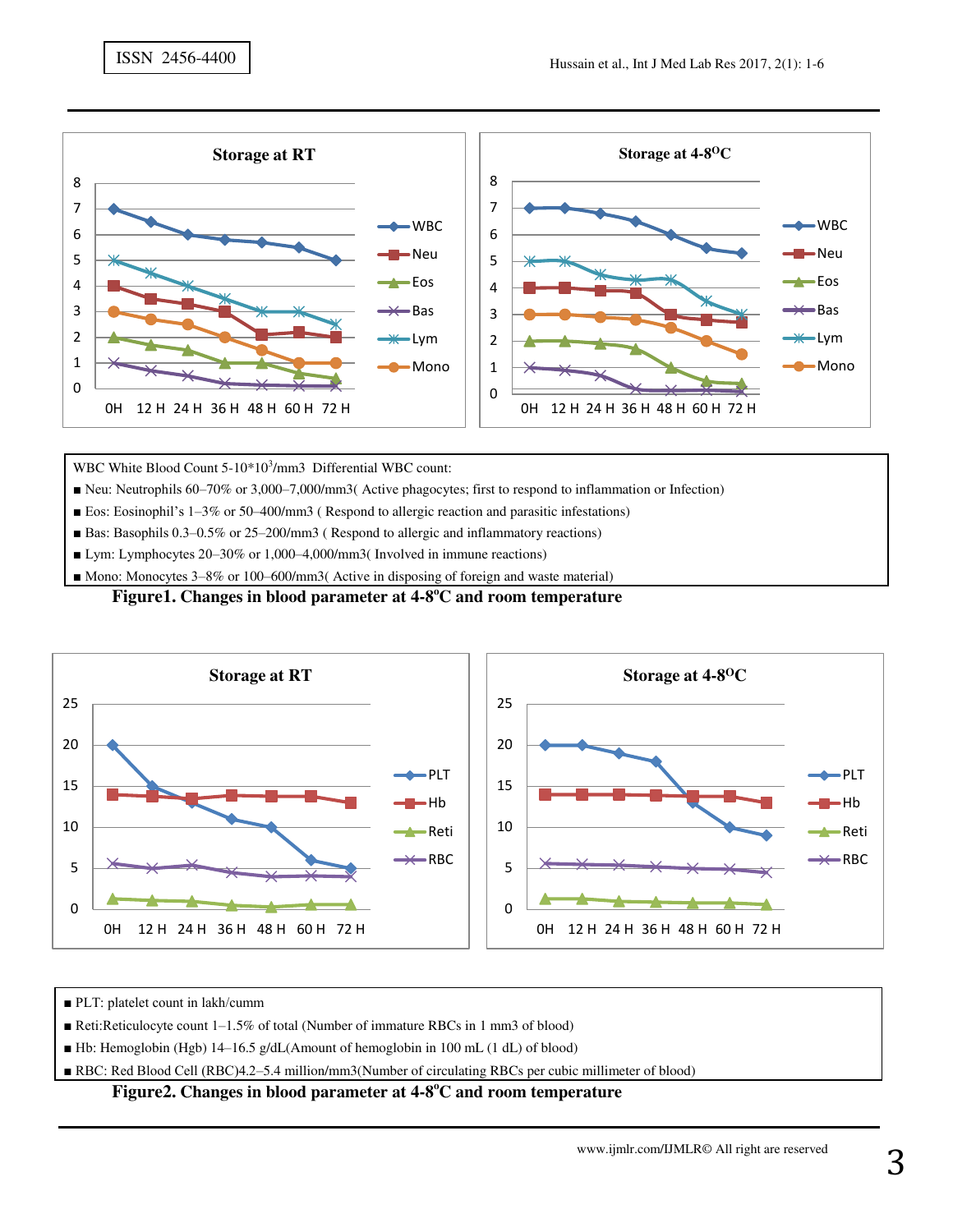

■ MCV: Mean corpuscular volume 85–100 cubic micrometers Average volume of individual RBCs

■ MCH: Mean corpuscular 31–35 g/dL Weight of the hemoglobin in an average RBC

■ MCHC: Mean corpuscular hemoglobin 33.4–35.5% Average concentration (percent) of hemoglobin

■HEM: Hematocrit (Hct) Packed volume of RBCs in 100 mL of blood

## **Figure3. Changes in blood parameter at 4-8<sup>o</sup>C and room temperature**

### **DISCUSSION:**

Due to population and less number of laboratories in many parts of our country necessitates collection of blood from remote centers and transport to referral laboratories. The delay in transport may cause time and temperature dependent alteration of the laboratory findings  $1, 2, 3$ . It is recommended that traditional FBC parameters be analyzed 24 hours after sample collection when stored at room temperature  $\frac{1}{1}$ . In our study we found that the platelet count, differential leukocyte count and reticulocyte count to change significantly in 24 hours' time. The reticulocyte count was most accurate within 6 hours of blood collection, and differential count within 12 hours. The parameters remained more stable at 4-8 °C. Platelets showed great variability in count and morphology. The changes were least, when platelets were examined within 12 hours and when stored at 4 °C. When the total count of

WBC or platelets were too low or too high, an additional manual PBS examination under microscope increased accuracy of the test. The RBC morphology changes included crenation or spiculation and excessive rouleaux formation. These changes are also seen in different pathological conditions. Spiculated RBCs are often seen in uremia. Excess rouleaux formation may be a feature of chronic inflammatory disorders or multiple myeloma. Nuclear changes in WBCs included fragmentation, karyolysis and pyknosis. These changes often make differential count difficult and may lead to errors. Swollen platelets in a background of low platelet count often suggest a disorder of platelet formation, like Immune Thrombocytic Purpura. Thus, the morphological changes may confuse the pathologist and clinician to the exact nature of the disease. We can conclude that when blood samples are meant for routine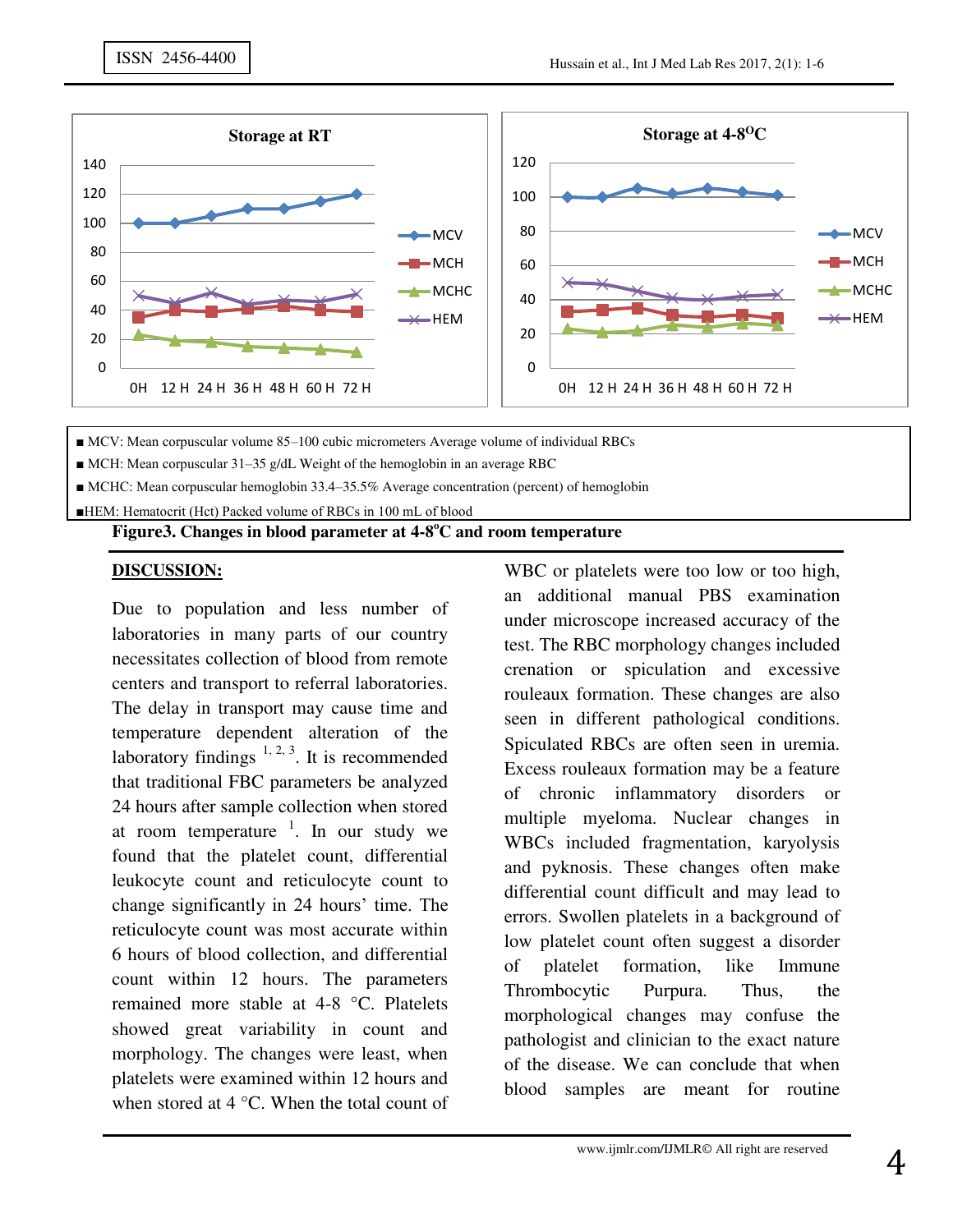hematological tests, a peripheral smear should be prepared and stained within 4-6 hours. This can be used for differential count, approximate platelet count and morphological study of blood cells. If reticulocyte count has to be performed, it should be done along with the PBS. Rest of the parameters like Hb, RBC indices measured by auto-analyzers should be ideally measured within 24 hours of collection.. If there is any chance of delay, blood for all tests should be preserved at 4-8  $\rm{^{\circ}C}.$ 

# **REFERENCES:**

- 1. Schapkaitz E., Pillay D. Prolonged storage-induced changes in haematology parameters referred for testing. Afr J Lab Med. 2015;4(1), Art. #208, 8 pages.
- 2. Queen E, Ifeanyi OE, Chinedum OK. The effect of storage on full blood count in different anticoagulant. IOSR JDMS. 2014;3(9):128–131.
- 3. Guder WG. Preanalytical factors and their influence on analytical quality specifications. Scand J Clin Lab Invest. 1999;59(7):545–549.
- 4. Cohle SD, Saleem A, Makkaoui DE. Effects of storage of blood on stability of hematologic parameters. Am J Clin Pathol. 1981;76(1):67-69.
- 5. Imeri F, Herklotz R, Risch L, et al. Stability of hematological analytes depends on the hematology analyser used: a stability study with Bayer Advia 120, Beckman Coulter LH 750 and Sysmex XE 2100. Clin Chim Acta. 2008;397(1–2):68–71 http:// dx.doi.org/10.1016/j.cca.2008.07.018
- 6. National Committee for Clinical Laboratory Standards. Methods for reticulocyte counting (Flow cytometry

## **CONCLUSION:**

In conclusion, this study provides evidence regarding the viability of blood samples collected in EDTA vials and stored at RT and at  $4^{\circ}$ C –  $8^{\circ}$ C. Samples that have been stored at 4  $^{\circ}$ C – 8  $^{\circ}$ C for 72 hours are suitable for testing for whole blood count and reticulocyte parameters. However, this is not a solution for samples referred for PBS morphology review.

> and supravital dyes). Approved guideline. H44-A. Wayne, PA: NCCLS; 1997

- 7. Vives-Corrons JL, Briggs C, Simon-Lopez R, et al. Effect of EDTAanticoagulated whole blood storage on cell morphology examination. A need for standardization. Int J Lab Hematol. 2014;36(2):222–226.
- 8. Antwi-Baffour S, Quao E, Kyeremeh R, et al. Prolong storage of blood in EDTA has an effect on the morphology and osmotic fragility of erythrocytes. Int J Biomed Sci Eng. 2013;1(2):20–23.
- 9. Hedberg P, Lehto T. Aging stability of complete blood count and white blood cell differential parameters analyzed by Abbott CELL-DYN Sapphire hematology analyzer. Int J Lab Hematol. 2009;31(1):87–96. http://dx.doi.org/10.1111/j.1751- 553X.2007.01009.x
- 10. Lippi G, Salvagno GL, Solero GP, et al. Stability of blood cell counts, hematologic parameters and reticulocytes indexes on the Advia A120 hematologic analyzer. J Lab Clin Med.